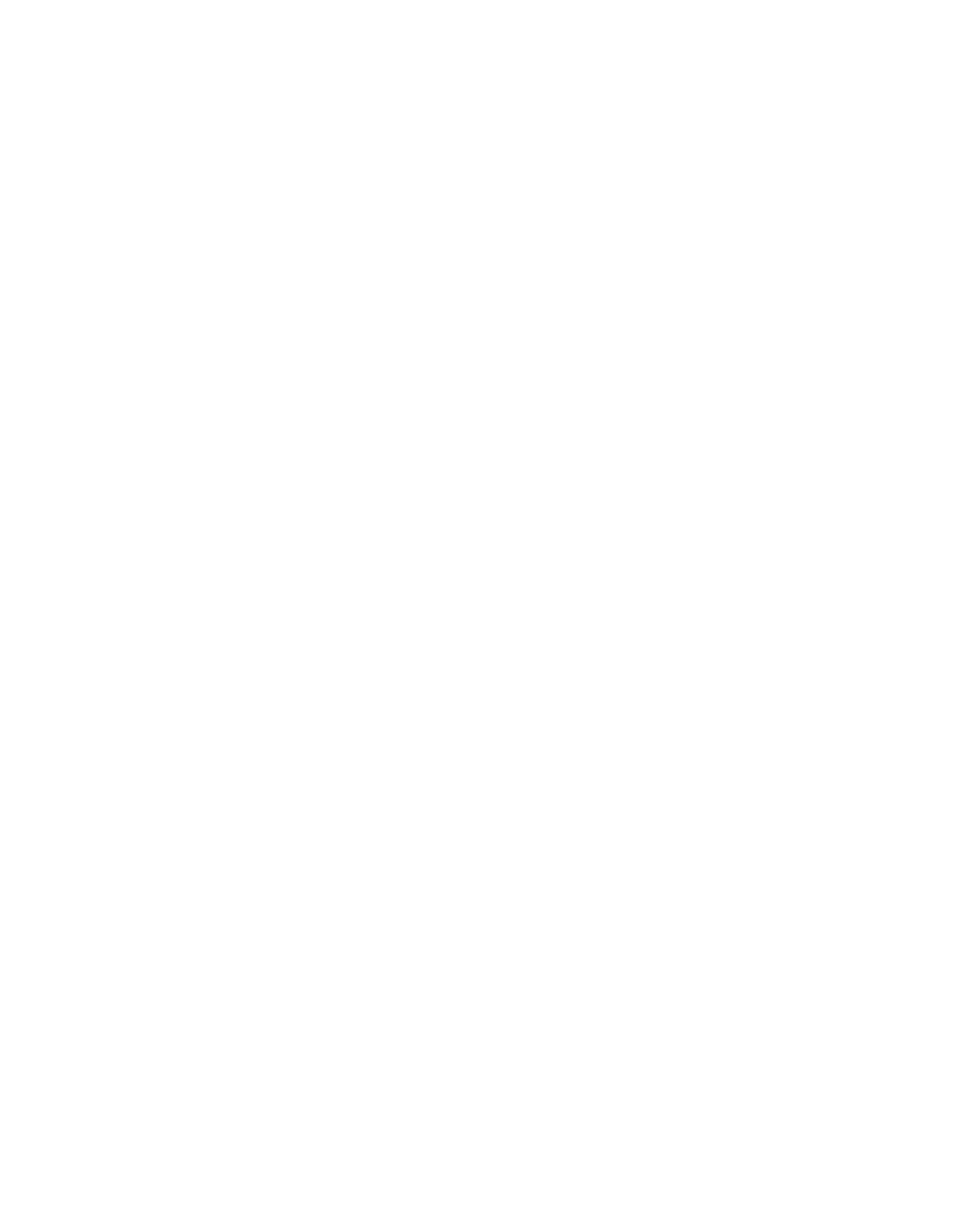

FIG. 5. Cylindrical tube scheme (a) on a surface element  $ds$ ; (b) on all surface tube.

is explained by the fact that first one is calculated compared to the pressures upstream and downstream (entry and exit surfaces) while the second one is measured compared to the tube surface. Moreover, in our case, it is necessary to take into account the position of the gauge JAB1, between the two cones.

## **IV. CALCULATION OF THE SURFACE DISTRIBUTION OF PRESSURE**

## **A. The case of the cylindrical tube**

Initially, to calculate the collision number on a surface element,  $ds$ , one uses the Clausing  $P_{\text{Cl}}$  probability of the number of molecules crossing without collision.

$$
P_{cl} = \int_0^{\theta_{\text{max}}} 2 \cos(\theta) \sin(\theta) S(\theta) d\theta, \qquad (10)
$$

with  $S(\theta)$  the transmission probability of the molecules without collision for a given angle  $\theta$  [Fig. 5(a)].

$$
S(\theta) = \frac{2}{\pi} \left[ \arccos(y) - y(1 - y^2)^{1/2} \right]
$$
  
with  $y = \left[ L/(2r) \right] \tan(\theta)$ , (11)

thus for a length  $L \rightarrow dx$  and a cosine distribution law of the molecules, the number of collisions for *N* emitted molecules is

$$
N_{\text{choc}} = N(1 - P_{cl}) = N\left(\frac{dx}{r}\right). \tag{12}
$$

To determine the surface pressure at the beginning of a circular conductance, it is possible to use the Oatley method, by associating a tube of length *dx* and of transmission probability  $W_1 = N_{\text{choc}}/2$ , to a second length *L* of probability  $W_2$  [see Fig.  $5(b)$ ].

At each passage, whatever the direction, one assumes that the number of hits on the surface  $2\pi r dx$  is *Ndx/r*. It is obvious that this is only an approximation, not taking into account the "beam" effect, with variations of molecular spatial distributions for different crossings. In addition, in order to



FIG. 6. Surface pressure distribution for cylindrical conductance for nitrogen at 20 °C, with a flux of  $2.8 \times 10^{-5}$  Pa m<sup>3</sup> s<sup>-1</sup>, for total absorption (a) for *L*/*r*=30 with *r*=2 cm; (b) for *L*/*r*=3 with *r*=2 cm.

be able to simulate a flow, the rejected molecules are injected into the circuit, at the entrance of  $W_1$ . By assuming that  $W_1$  is close to 1, we obtain

$$
N_{\rm choc} = N \frac{dx}{r} \left( \frac{2 - W_2}{W_2} \right). \tag{13}
$$

Consequently, the surface pressure for  $dx \rightarrow 0$  can be expressed by

$$
P_{S_0} = \frac{Q}{(1/4)V_m \pi r^2} \left(\frac{2 - W_2}{2W_2}\right).
$$
 (14)

By deriving the  $Q = \delta C dP$  equation (with  $\delta C$  the intrinsic conductance for a length  $dx$ ) and while taking as initial condition  $P_{s_0}$  (obtained by the Oatley method), the surface pressure distribution, for a steady flow *Q* and for a perfect pump  $(\text{sticking coefficient}= 1)$ , we have

$$
P_S(x) = \frac{-Q}{C_L L} x + P_{S_0}
$$
  
= 
$$
-\frac{Q}{\frac{1}{4}V_m \pi r^2 W_2} \left[ \frac{1}{2} + (1 - W_2) \left( \frac{1}{2} - \frac{x}{L} \right) \right].
$$
 (15)

Helmer and Levi<sup>9</sup> obtained the same result by using a differential form of the Oatley equation and by taking  $1/W_2=1$  $+1/f$  with  $f=2r/L$  as form factor. Figure 6 compares the pressure distribution calculated by Eq. (15), by the Helmer-Levi method, and also by the Monte Carlo method MC or DSMC), for tubes of radius 0.02 m and length-radius ratios of 3 and 30. The flow *Q* is  $2.8 \times 10^{-5}$  Pa m<sup>3</sup> s<sup>-1</sup> for nitrogen at 20 $\degree$ C. The transmission probabilities  $W_2$  are, respectively, 0.421 and 0.0797. For the short tube, we observe a good correlation between the  $P_0[=Q/(C_eW_2)]$  of the upstream chamber and surface pressure  $P_{s_0}$ . According to Eq. (15), this difference is constant and independent of  $W_2$ ,  $\Delta P = P_0 - P_{s_0}$  $=Q/(2C_e)$  and it also applies to the difference in pressure downstream  $P_{SL}-P_L$  (in our case  $P_L=0$ ). This variation of pressure between volume and surface seems to be a good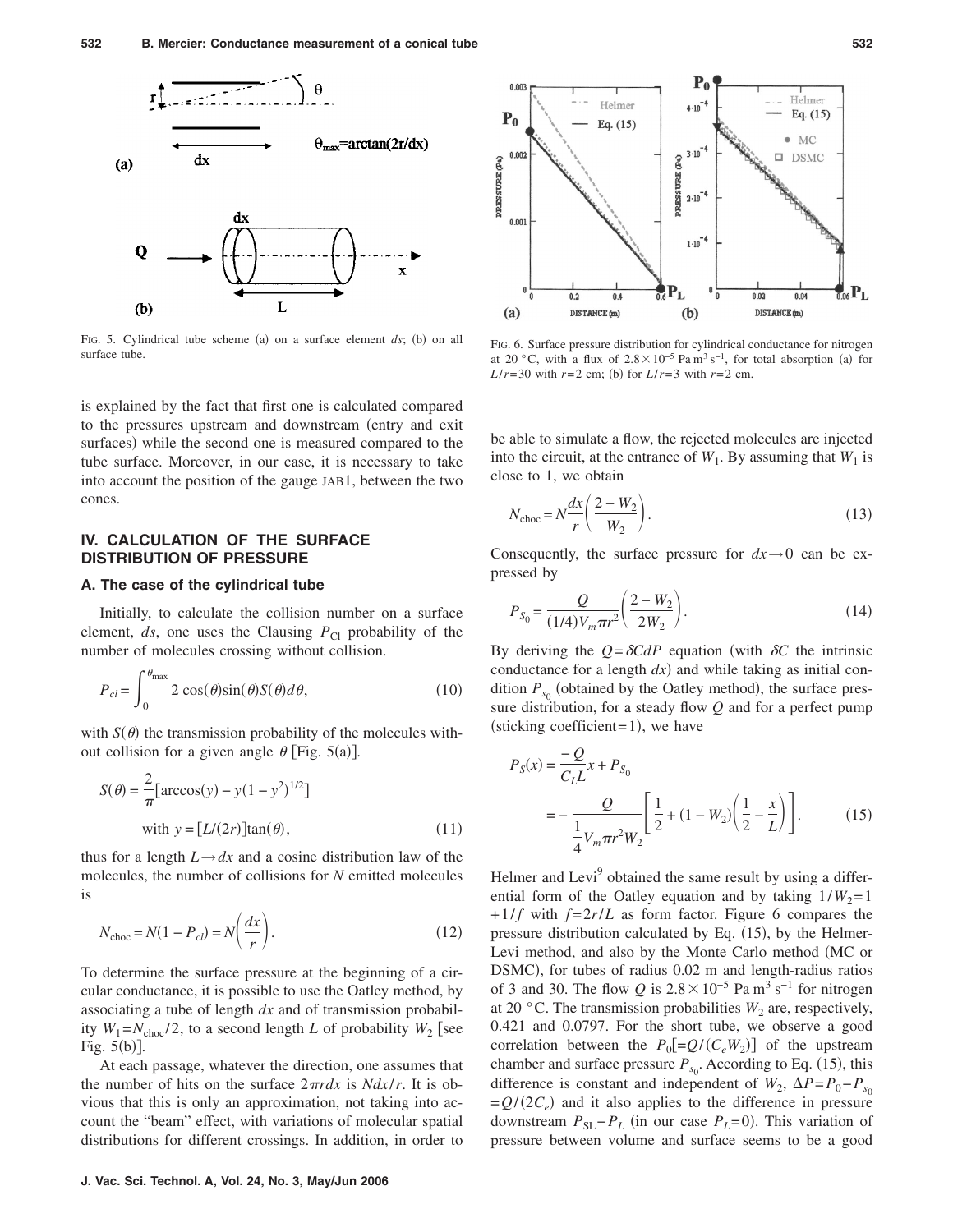

FIG. 7. Surface pressure distribution for cylindrical conductance for nitrogen at 20 °C, with a flux of  $2.8 \times 10^{-5}$  Pa m<sup>3</sup> s<sup>-1</sup>, (a) for different sticking coefficients  $\gamma = 0.8$  and 0.5 and for  $L/r = 3$  with  $r = 2$  cm  $(W_2 = 0.421)$ ; (b) for a sticking coefficient  $\gamma = 0.8$  and for *L*/*r*=1 with *r*=2 cm *(W*<sub>2</sub>=0.672).

approximation in spite of the fact that the change of the molecular spatial distribution is not taken into account. For the long tube, the  $\Delta P$  becomes negligible with respect to  $P_0$  $(\Delta P/P_0 = W_2/2$  with small  $W_2$ ), and the difference with the Helmer-Levi method arises from the fact that, according to a number of authors, the form factor *f* for a long tube tends towards  $8r/(3L)$ .

It is possible to extend the method of Oatley in order to take into account a pumping capacity  $S_0 = C_e \gamma$ , with  $C_e$  the entrance conductance corresponding to the inlet pump and  $\gamma$ the sticking coefficient on this surface. The collision number on the element *dx* becomes

$$
N_{\rm choc} = N \frac{dx}{r} \left[ \frac{2 - W_2}{W_2} + \frac{2(1 - \gamma)}{\gamma} \right].
$$
 (16)

With the same reasoning as previously, the surface distribution of pressure is expressed by

$$
P_S(x) = \frac{Q}{C_e W_2} \left[ \frac{1}{2} + (1 - W_2) \left( \frac{1}{2} - \frac{x}{L} \right) + \frac{W_2 (1 - \gamma)}{\gamma} \right].
$$
 (17)

The upstream and downstream pressures are expressed classically by, respectively,  $P_0 = Q/(C_eW_2)[1 + W_2(1 - \gamma)/\gamma]$  and  $P_L = (Q/C_e)[(1-\gamma)/\gamma]$  with  $P_0 - P_L = Q/(C_eW_2)$ . Figure 7 represents the pressure distribution on the tube surface for the *L*/*r* ratio and for different sticking coefficients. Equation (17) gives, to a good approximation, the pressure measured by a gauge for a system of pumping connected by a tube to a large chamber. It should be noted that the difference between the surface pressures and the upstream and downstream pressures is constant as previously whatever the tube length and the pumping speed. It is equal to  $\Delta P = P_0 - P_{s_0}$  $= P_{\text{SL}} - P_L = Q/(2C_e).$ 



FIG. 8. Collision number on the cone surface for  $L \rightarrow dx$  (10<sup>-5</sup> m) and for radius  $R_0$ = 0.01 m as a function of half-angle of cone.

## **B. The case of a conical tube**

In the same way, to calculate the collision number on an surface element *ds*, one uses the probability of Clausing, *P*<sub>cone</sub>, of the number of molecules crossing without collision.

$$
P_{\text{cone}} = \int_0^{\theta_{\text{max}}} 2 \cos(\theta) \sin(\theta) S_c(\theta) d\theta
$$
  
with  $\theta_{\text{max}} = \arctan[(R_k - R_0)/L],$  (18)

with  $S_c(\theta)$  the transmission probability of the molecules without collision for a given angle  $\theta$  and the direct direction of the cone.

$$
S_c(\theta) = \frac{1}{\pi} \left\{ \arccos(y) - y(1 - y^2)^{1/2} + \frac{R_K^2}{R_0^2} \left[ \arccos(y_1) - y_1(1 - y_1^2)^{1/2} \right] \right\},\,
$$

with  $y = [L/(2R_0)]\tan(\theta) + (R_0^2 - R_k^2)/[2LR_0 \tan(\theta)]$  and *y*1  $=[L/(2R_k)]\tan(\theta) + (R_k^2 - R_0^2)/[2LR_k\tan(\theta)].$  For  $\theta$  ranging between 0 and  $\alpha$ ,  $S_c(\theta) = 1$ . This equation can be solved numerically. For a length  $L \rightarrow dx$ , a cosine distribution law for the collision number for *N* emitted molecules is  $N_{\text{choc}} = N(1$ − *P*<sub>cone</sub>). According to Fig. 8, we can express this collision number as a function of the cone half-angle,  $\alpha$ .

$$
N_{\text{choc}} = N2 \frac{dx}{R_0} \tan(\alpha) f(\alpha)
$$
  
with  $f(\alpha) = \frac{1}{2 \tan(\alpha)} \left( 1 - \frac{8 \alpha}{3 \pi} + \frac{4 \alpha^2}{3 \pi} \right)$ . (19)

With the same reasoning, the collision number for a cone in the back direction is

$$
N_{\text{choc-}r} = N2 \frac{dx}{R_0} \tan(\alpha) [f(\alpha) + 1]. \tag{20}
$$

To determine the surface pressure, in the same way as that for a tube, it is possible to extend the Oatley method again,